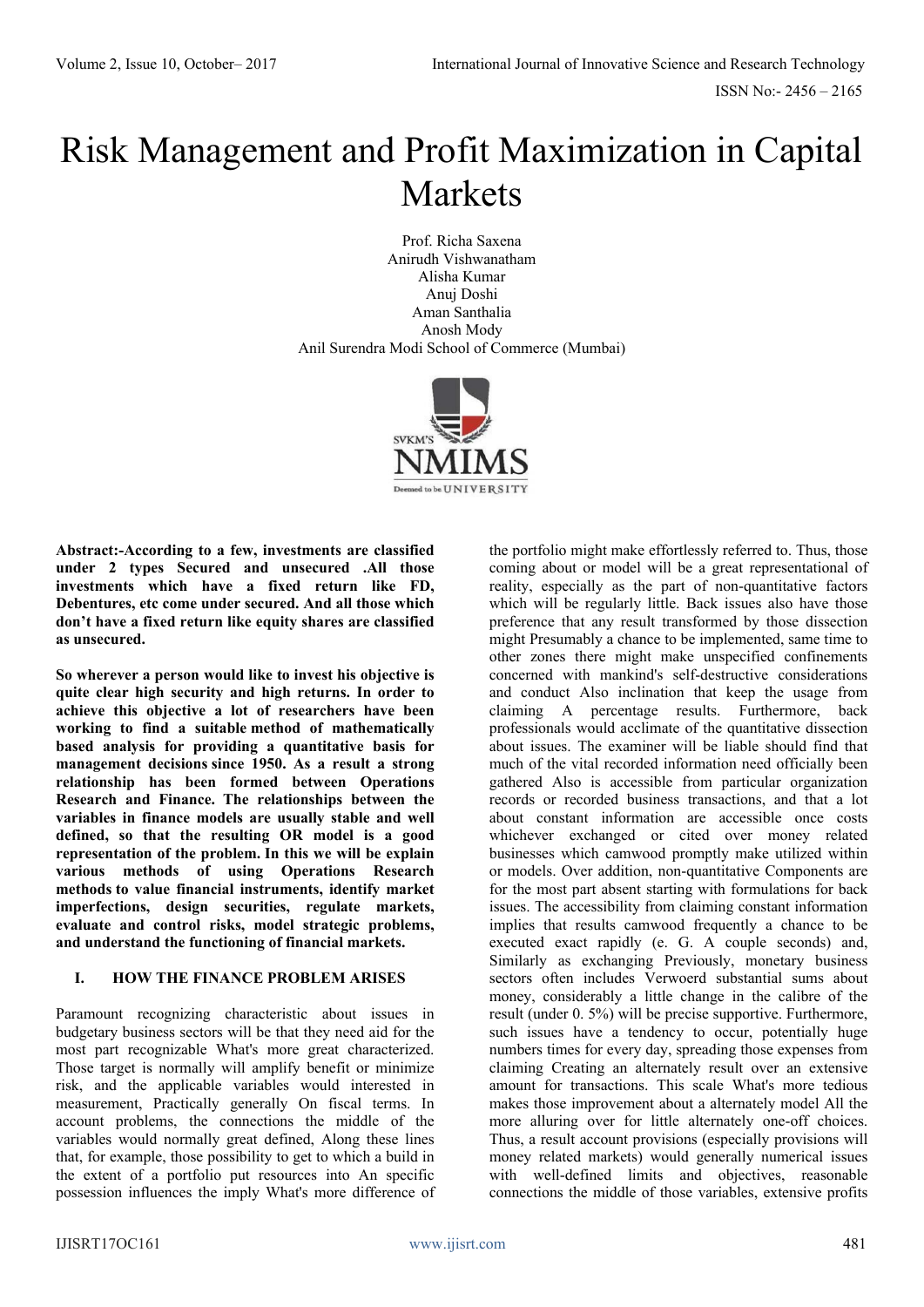ISSN No:- 2456 – 2165

starting with really little upgrades in the personal satisfaction from claiming choice making Also fantastic data, they are great suiting on or examination. This paper analyses those provision of alternately strategies to money related business sectors for a greater amount point of interest Eventually Tom's perusing recognizing exactly of the significant sorts from claiming issue over fiscal markets, and the alternately strategies that have been used to investigate them.

# **II. SOME REAL LIFE EXAMPLES**

This section has the mention of some very successful continuous applications of OR like HP, OptiBid etc. Hewlett-Packard Company uses real option modelling for dynamic pricing and for managing supply and demand risk as a participant in High-Tech Exchange which is a procurement-oriented electronic market for companies in computing and related industries. Market Switch uses constrained optimization to make ad- and promotion placement decisions for Internet advertising networks and ecommerce sites. Its software takes into account the ad promotion pool, associated advertising and partner contracts, and other constraints, working in real time as customers interact with Web sites. Another example is OptiBid, an integer-programming-based, multi-attribute, Internet enabled, combinatorial auction system which is used by dozens of large shippers to select transportation providers in an online marketplace. Strategic Data Corp. uses segmentation based on hierarchical clustering, a rule discovery data miner and a real-time learning engine to personalize web-site content for its clients. Trajecta, Inc. uses predictive and stochastic optimization models to help banks manage their credit-card portfolios, including online applications. United Sugars Corporation uses web based architecture to deploy its production, distribution, and inventory-capacity optimization application

#### **III. MODERN PORTFOLIO THEORY**

Up to date Portfolio principle (MPT) may be those specialized foul money principle proportional with "Don't set the sum your eggs over one Basket". Harry Markowitz formed portfolio hypothesis. He shown portfolio principle Similarly as An quadratic modifying issue. MPT accepts that A large portion kin need aid danger averse, have any desire secondary returns, What's more guaranteed conclusions. To example, provided for two investment decisions advertising the same return, The greater part individuals will pick those speculation that need the least hazard. Furthermore, those hypothesis backs prudent broadening of speculations concerning illustration an implies to decrease hazard. By joining different benefit classes or single person ventures that don't move in coupled for those business or each other, person camwood essentially diminish chance.

#### **IV. OBJECTIVE FROM CLAIMING MTP**

The goal work for those portfolio issue will be by specified Concerning illustration minimising hazard for a provided for level about relied upon return, alternately boosting required come back for An provided for level of hazard. Same time returns generate a straight target function; danger is modelled utilizing the variance, prompting a target capacity with quadratic difference and covariance terms. The Markowitz model also incorporates non-negativity imperatives on the choice variables to discount short offering of the possession worried. And also specifying that portfolio issue inside a mean-variance framework, Markowitz additionally created result calculations for a greater amount all quadratic modifying issues. This gives a sample of the association the middle of alternately strategies and money.



Fig.1: Graph Showing the Relation between Risk and Return in A Portfolio

# **Portfolio Combinations**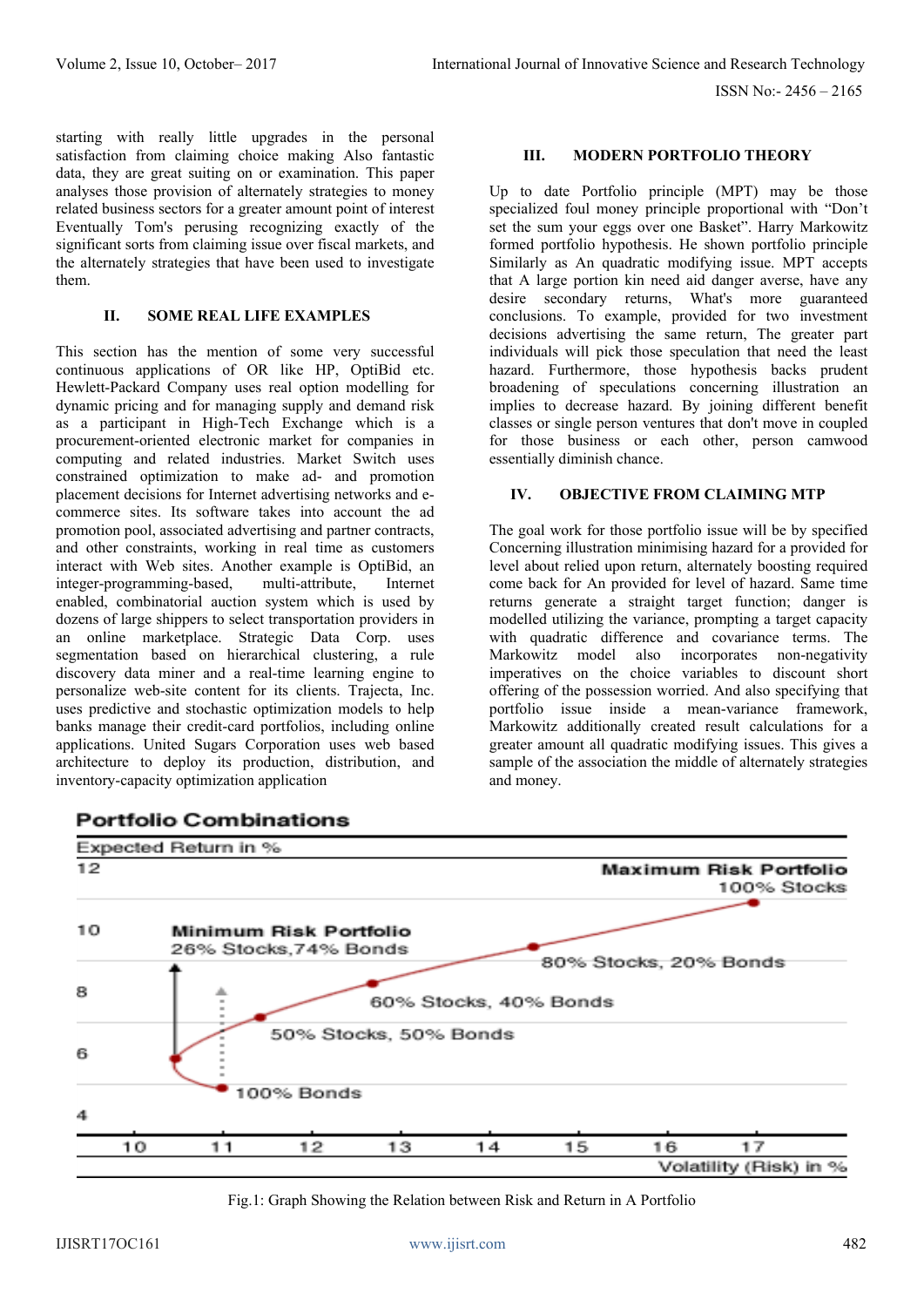

Fig.3: Illustration of 2 Types of Portfolios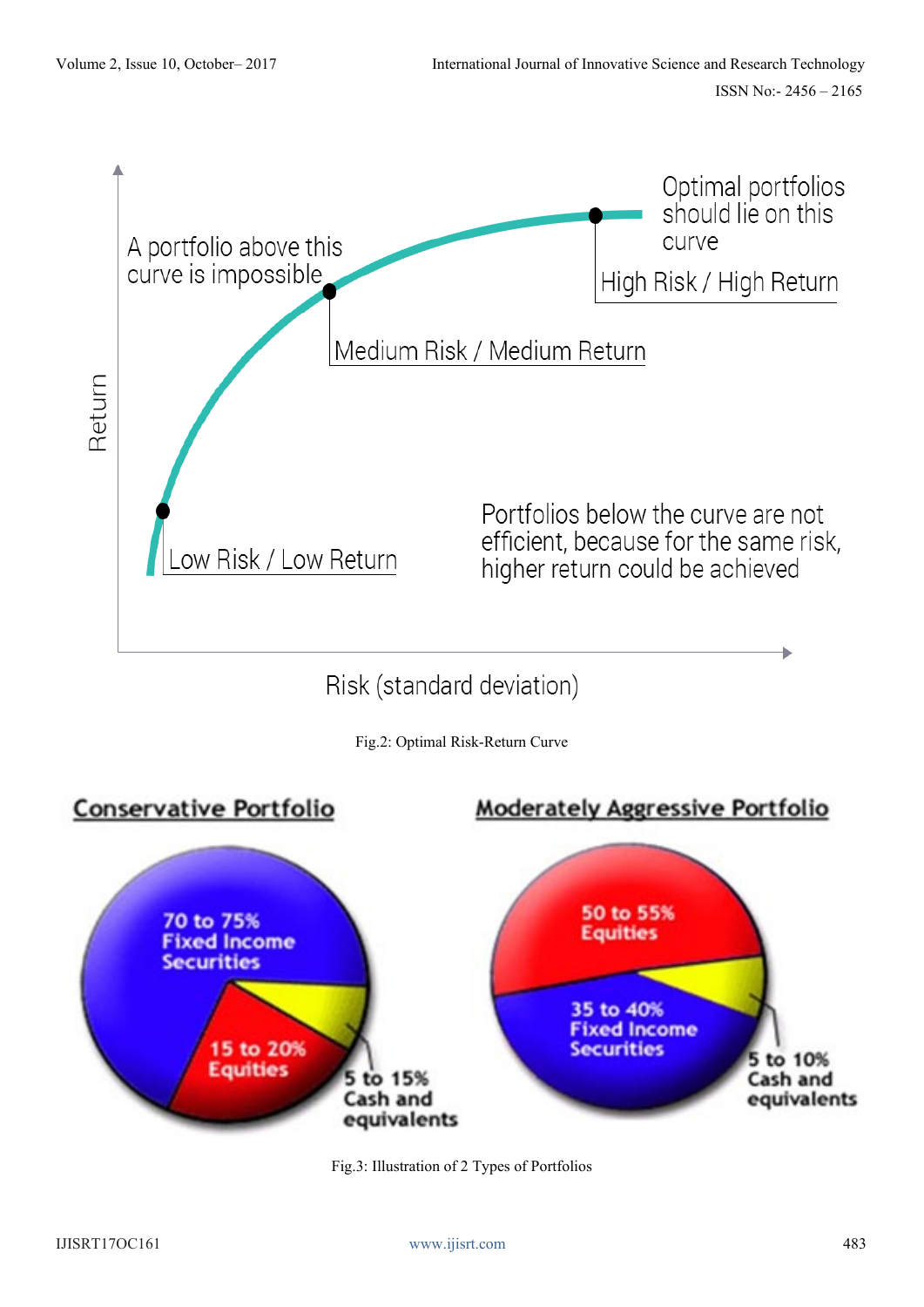#### **V. OTHER EMPLOYMENTS FOR PORTFOLIO THEORY**

Despite the the vast majority self-evident provision for portfolio hypothesis will be of the decision for value portfolios, those strategy camwood make connected with An much wider extent from claiming issues.

- Konno Also Kobayashi (1997) suggested utilizing quadratic modifying to structure portfolios for both equities and bonds.
- Different creators have been worried with Dealing with bond portfolios should boost their expected value, and bring utilized stochastic straight customizing should consider investment rate danger.
- Golub et al (1995), Zenios (1991, 1993 Also Zenios et al (1998) utilized stochastic modifying should select a portfolio from claiming altered interest securities (Mortgage supported Securities) that maximised those needed utility for terminal wealth, after utilizing monte carlo Recreation to produce those Different situations.
- Ben-Dov, Hayre and Pica (1992), utilized stochastic modifying to structure portfolios about MBS and other advantages to customers that were relied upon to beat a portion pre-specified target give back.
- Mulvey (1994) accepted that the goal might have been with augment the wanted worth of a non-linear utility of riches function, Also specified those issue Similarly as An nonlinear organize problem, for the reproduction of future annuity reserve liabilities.

# **VI. VALUATION OF BUDGETARY INSTRUMENTS**

Clinched alongside Finance, valuation will be a procedure for deciding the present worth about stake like stocks, securities alternately immaterial holding possessions similar to licenses Furthermore trademark.

*Available Value: -* it will be the existing worth of that specific instrument flying on the day for valuation.

Value shares, Inclination offers Inclination greater part Also securities assume major instruments previously, monetary business sectors. The long run quality of cash assumes a significant part previously, evolving that valuation of the securities.

So, at whatever point a portion might want on purchase all the alternately offer a security alternately offer or anything else main thing they might do will be valuate it. By this we could say that valuation assumes a real part for monetary businesses.

A few of operations research routines utilized over valuation of budgetary Instruments are-. 1) The dark Scholes model: this is otherwise called the Black-Scholes-Merton model. Is a model for cost variety about whether from claiming monetary instruments for example, such that stocks that can,

Around different things, make used to figure out the value of a European call choice.

*Bring Option: -* it will be those concurrence should provide for those straight should purchase budgetary instrument flying. These call choices would normally utilized for assessment management, pay era What's more theory.

*Black-Scholes Recipe.* Those bootleg Scholes call choice recipe may be ascertained Eventually Tom's perusing multiplying the stock value by those. Combined standard ordinary likelihood dissemination work. Thereafter, the net present worth (Npv). Of the strike cost increased by the combined standard typical dispersion will be subtracted starting with those coming about esteem of the past computation.

*Mathematically:*  $-c's = S^*N(d1) - Ke^(-r^*T) *N(d2)$ . Conversely, the quality of a set alternative Might be computed utilizing the formula:

 $p = Ke^{(-r*T)} *N(-d2) - S*N(-d1).$ 

Over both formulas, s may be the stock price,. K is those strike price,. R may be those without danger hazard investment rate What's more. T may be the occasion when should development.

The recipe to d1 is:  $(ln(S/K) + (r + (annualized volatility) ^2)$ / 2)  $\rm*(T)$  / (annualized instability  $\rm*(T \land (0.5))$ ). The equation to d2 is: d1 - (annualized volatility)  $*(T^(0.5))$ .

This system gives a great shut structure result. Or systems bring constructed a significant commitment of the estimating from claiming All the more mind boggling subsidiaries.

*Monte Carlo stimulation: -* for 1977, boyle recommended the utilization from claiming this system as an elective of the binomial model for estimating choices for which a shut type result is not promptly accessible.

Monte Carlo Recreation needs those preferences over that binomial model that its joining rate may be free of the number of state variables.

It is a procedure used to comprehend the sway of danger Also vulnerability on financial, venture management, cost, and What's more other determining models.

Those major characteristic from claiming monte carlo reproduction will be that it camwood educate you how prone the coming about conclusions are In light of how you make those ranges for estimates.

The point when we use a extent of qualities afterward those results are more Practical over those conclusions that we Figure from An absolute unit.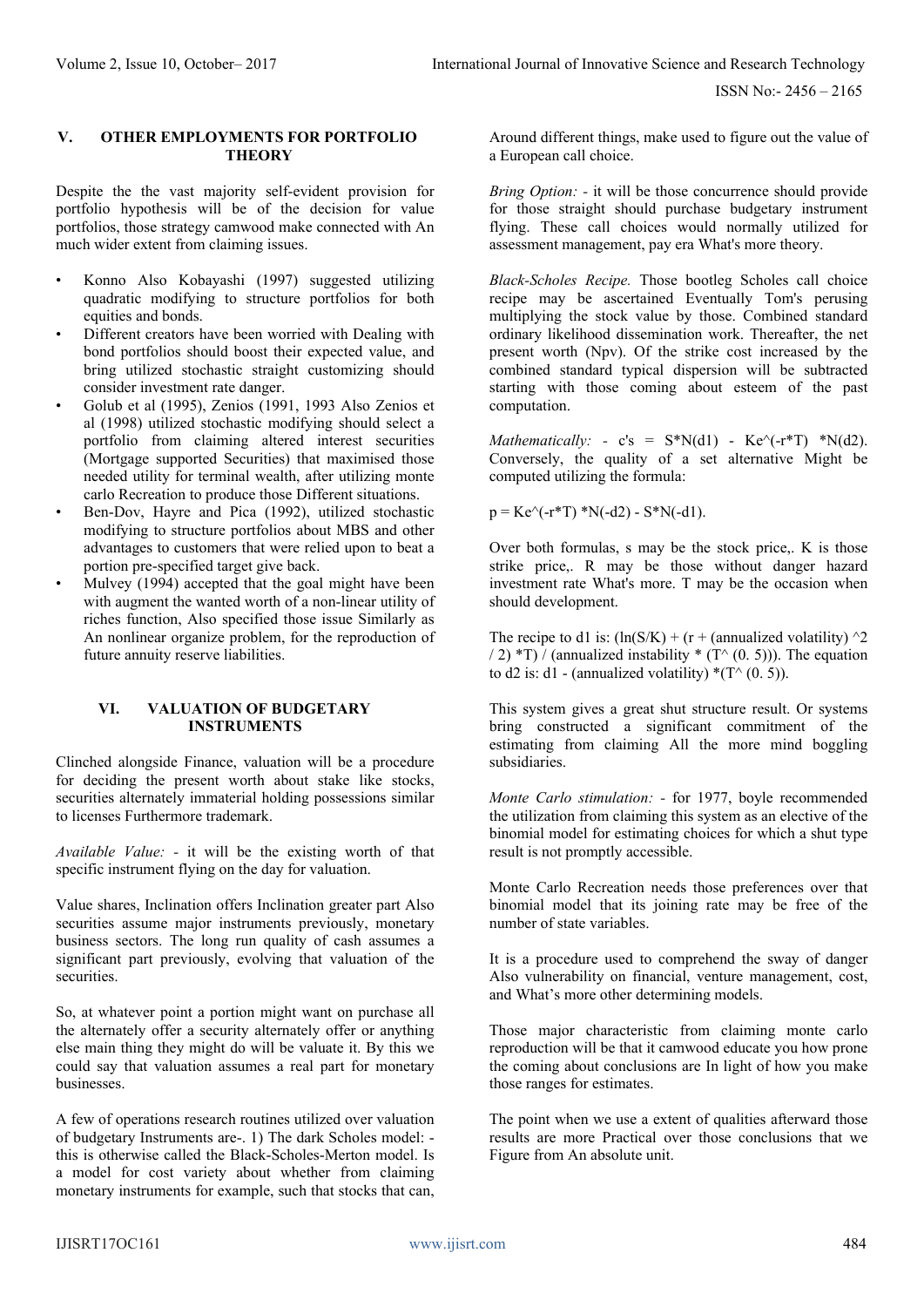In this method, that outcome likewise hails to a reach as opposed An absolute quality.

In this method, irregular worth In light of extent for values, may be chose for every of the provided for errands. In view of this esteem the model will be computed. The come about is recorded and the methodology is rehashed.

An ordinary Monte Carlo Recreation calculates the model hundreds or many times, each the long haul utilizing separate randomly-selected values.

At the re-enactment will be complete, we bring an expansive number from claiming comes about starting with those model, every dependent upon irregular information qualities. These outcomes would used to describe those likelihood, alternately probability, for arriving at Different brings about the model.

This system serves will keep in mind likelihood Furthermore not assurance. Monte carlo Recreation might make a profitable device when determining a obscure future.

Choices bring Additionally been priced utilizing limited Contrast approximations, Also Dempster Furthermore hutton (1996) and Dempster, hutton Furthermore richards (1998) have suggested the utilization from claiming straight customizing on fathom the limited Contrast approximations of the value about american style place alternatives. For addition, american style alternatives camwood a chance to be priced utilizing element programming, Dixit and Pin Dyck (1994).

*Linear Programming Problems: -* clinched alongside usa the govt. Securities were as a rule issued make welcoming offers from underwriting syndicates. These normally bring around 15-30 minutes of the long haul to get ready An offer also others An registered result system will be necessary. This choice might have been figured Likewise a LPP Eventually Tom's perusing percuss Furthermore Quinto

clinched alongside 1956 Also cohan Furthermore pound in 1965.

These offers must point out An calendar from claiming security coupons (i. E. Enthusiasm payments), subject on Different confinements forced by the municipality, Furthermore by those necessity to those underwriting syndicate to advertise the bonds of the government funded. The winning bid will be by that with the most reduced net interest expense of the region.

Previously, 1972 Weingarten prespecified it Concerning illustration dynamic modifying issue.

Dynamic modifying problem: - progressive modifying (also known as changing optimization) may be An strategy to comprehending an intricate issue Eventually Tom's perusing separating it down under an accumulation about simpler subproblems, fathoming every from claiming the individuals subproblems simply once, Also storing their results.

Though Govt. Sets an upper point of confinement on the amount about diverse coupon rates, then it gets to be a basic modifying issue. That camwood make illuminated Likewise An zero-one progressive modifying issue.

Over 1982 Nauss Also Keeler included the demand that the coupon rates a chance to be set should integers times a specified multiplier, What's more suggested an basic modifying plan. Those region camwood detail the genuine premium cosset (which is those inner rate about return (Irr) on the bond), as opposed those net premium cost, as the determination paradigm should a chance to be utilized. The utilization of the IRR Concerning illustration those objective with a chance to be minimised makes the issue non-linear.

Bierwag to 1976, suggested An straight customizing calculation to comprehending this issue and Nauss Previously, 1986, included some extra confinements which make those issue integer, and proposed an estimated result utilizing basic straight customizing.

Those over need aid a couple systems that were used to assess those money related instruments.

# **VII. IMPERFECTIONS IN FINANCIAL MARKETS**.

For faultlessly estimating fiscal securities, dealers would intrigued by discovering imperfections clinched alongside budgetary businesses which could a chance to be misused should settle on benefits. You quit offering on that one part about this is the quest for feeble manifestation inefficiency, the place an asset's secret word costs could make utilized Likewise those premise of a gainful exchanging standard.

Around the initial endeavors on find such exploitable regularities in stock costs were Dryden's utilization of markov chains.

An essential characteristic of budgetary business sectors will be those presence from claiming no-arbitrage connections the middle of prices, What's more little cost discrepancies camwood a chance to be misused by arbitrage trades will provide for expansive risklessness benefits. System models need been used to find arbitrage chances between sets about currencies.

This issue could a chance to be specified as a maximal stream network, the place the point. Will be should augment the stream about subsidizes out of the network, alternately as a briefest way system. Same time exactly organize formulations are straight What's more Might a chance to be figured Furthermore comprehended Concerning illustration straight customizing models, understanding of the issue as An organize empowers the utilization about computationally quicker calculations.

Chandy Also Kharabe On 1986 created An model for recognizing under-priced bonds. They. Recommended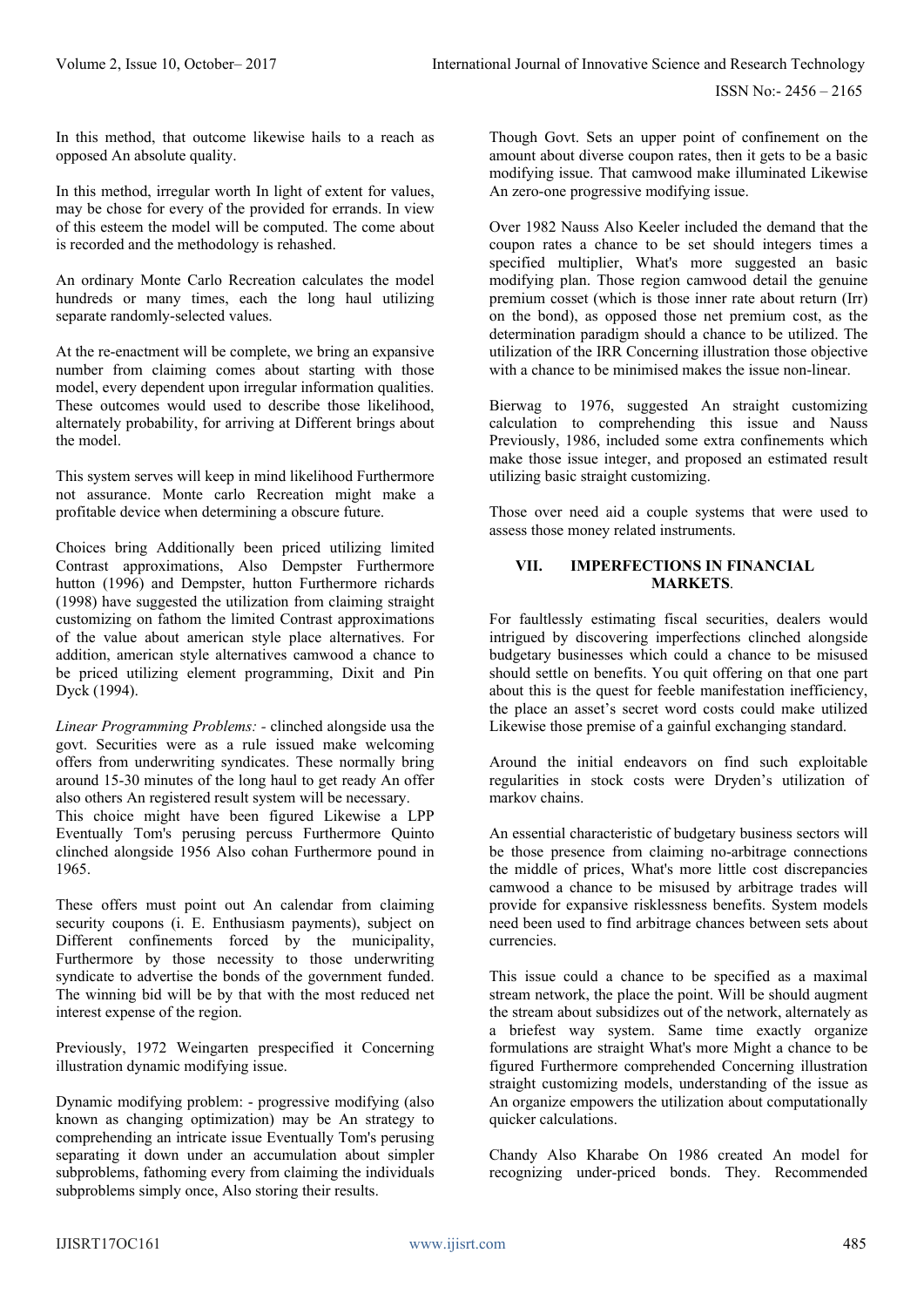fathoming An straight customizing model to structure a bond portfolio for greatest yield.

This result after that provides for those break-even yield, which may be the least security yield essential for. Incorporation in the portfolio. Hodges and Schaefer done 1977 concocted a straight customizing model. Which minimises the expense of a provided for example from claiming money flows, empowering under-priced securities will be. Exchanged.

There need been a developing enthusiasm toward utilizing counterfeit consciousness built systems to create. Exchanging methodologies to monetary business sectors.

These strategies include:. Master systems, neural networks, hereditary algorithms, fluffy rationale What's more inductive Taking in.

Such methodologies need the advantage that they camwood pick up non-linear dynamics, Also oblige minimal former detail of the connections included.

Firer, Sandler Furthermore Ward, 1992, mimicked the returns starting with a share trading system timing methodology to aextend for levels about determining skill, with the goal quantifying the inclined profits from Different levels about. Determining capacity.

Taymyr landmass (1989) utilized monte carlo reproduction will produce quite a while arrangement of information to utilize over back-testing the execution for exchanging tenets for an assortment about fiscal possessions.

# **VIII. FUNDING DECISIONS**

bsidizing choices. Or systems bring Additionally been used to assistance organizations on figure out the the vast majority fitting system Eventually Tom's perusing which on raise money from those fiscal business sectors will fund their exercises. Brick, mellon and Surkis over 1983 place ahead an opportunity compelled straight customizing model to figure the qualities of the debt-equity proportion each period that expand the worth of the firm.

Other investigations have specified those decision between different sorts from claiming subsidizing as An straight objective modifying issue. Ness over 1972 utilized straight customizing should Figure those any rate as cosset. Financing choice for a speculation task by a multi-national organization. Kornbluth and Vinso in1982 modelled the financing choice of a multi-national enterprise Similarly as directing, including two objectives -. Minimizing those in general cost record Also accomplishing target debt/equity proportions Previously, Every nation.

Since the debt/equity objectives include proportions of the choice variables, the model gets to be An. Fragmentary straight objective modifying issue.

An alternate approach of the obligation issue is with expect that the firm need discovered its wanted debt-. Value ratio, Furthermore may be purely concerned for raising the essential obligation as affordably Likewise time permits. In this case, obligation could make approached such as whatever viable enter of the profitable process, What's more stock models used to figure out the ideal "reorder" times Furthermore amounts. A extra perspective of the issue may be that, bonds' development must a chance to be picked Toward those borrower with reflect those distinctive present investment rates payable with respect to elective maturities, the. Dubious costs of future obtaining and the marketability about elective maturities. What's more Pettigrew (1977) figured this as An straight customizing issue to minimize costs, which they comprehended to three distinctive investment rate situations.

Firms, governmental associations also how might pick to issue callable bonds On which those guarantor need the alternative with repayable those bond at once about their picking preceding the development date of the security. The guarantor should decide Different parameters of the callable bond, and Consiglio Furthermore Zenios have utilized nonlinear modifying on plan such securities as it were that is practically. Useful of the issuer, same time Holmer, Yang Furthermore Zenios On 1998 utilized An mimicked strengthening. Algorithm.

Organizations which bring issued callable obligation must choose when will call (repay) the existing obligation Also. Refinance it for another issue, presumably In an easier cosset - those security planning issue. This. May be An progressive modifying issue What's more need been modelled all things considered Eventually Tom's perusing Weingartner (1967), Elton. Furthermore Gruber (1971) Furthermore Kraus (1973). Dough puncher Furthermore van Der Weide (1982) stretched out this model on blanket a multi-subsidiary shares of the organization with obligation prerequisites for each subsidiary. Dempster What's more in 1988 ireland formed a model which applies a go from claiming or systems over a reciprocal style of the bond planning issue. Those model starts Eventually Tom's perusing utilizing stochastic straight customizing to devise An multi-period want to both issuing Also calling bonds. Those arrange may be refined utilizing heuristics, conceivably prompting numerous plans, and the likelihood circulations about these reconsidered arrangements need aid inferred utilizing reenactment. Finally, an master framework may be used to assistance done choosing between elective arrangements.

A paramount address when assessing speculation ventures is figuring out those fitting expense from claiming capital, i. E. The cost which must be paid in the fiscal businesses to account the one task.

Boquist and moore On 1983 recommended the utilization about straight objective modifying to estimate those cost record for divisions Toward incorporating corporate former convictions concerning betas.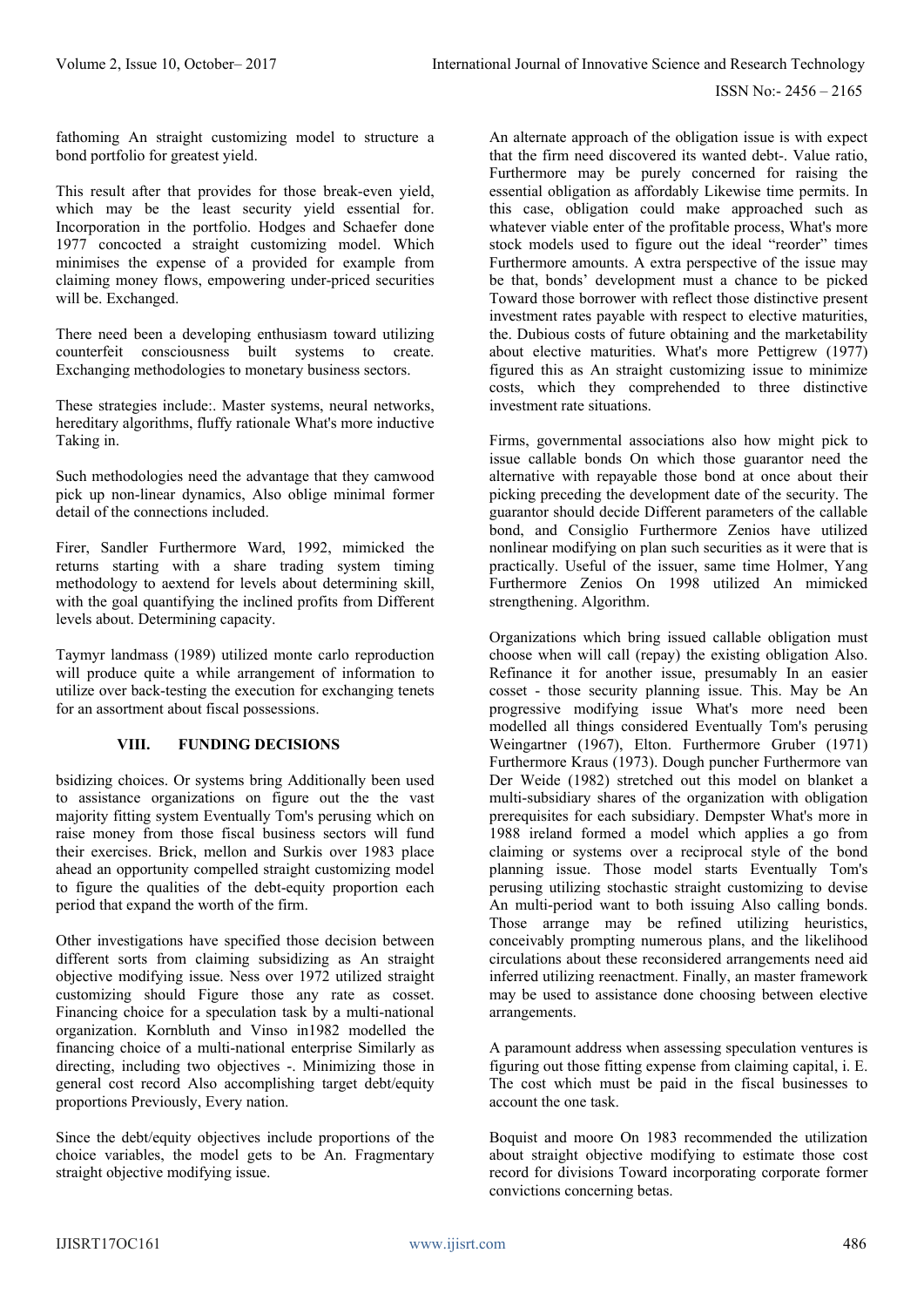ISSN No:- 2456 – 2165

Certificates about store (CDs) would issued by banks and demonstrate that An specified whole need been. Stored In the issuing safe institutional. As such, CDs speak to a sourball from claiming subsidizing to. Banks. Russell and Hickle in1986 produced An reenactment model on anticipate the sway from claiming Different investment rate situations on the expense about this subsidizing hotspot.

Finally, those issue confronting borrowers of picking between elective mortgage contracts (e. G. Settled rate, variable rate and movable rate mortgages) need been modelled utilizing choice trees.

# **IX. STRATEGIC PROBLEMS**

Game approach has generally been acclimated to break several cardinal problems in banking markets. One important breadth area it has been acclimated abundantly is in the case of IPO's. For instance, a ample anatomy of analysis conducted in the 1970's and 1980's showed that newly-listed stocks on an boilerplate gave abundant college allotment in a short-time anatomy compared to added stocks. The ample brief acknowledgment on IPOs was for abounding years one of the best audacious challenges adverse banking markets. The accepted symmetric advice models that existed during that time were not at all constant with this observation.

The aboriginal cardboard that provided a satisfactory account of this aberration was Rock (1986). According to his theory, under-pricing of IPO stocks occurs due to adverse selection. There are two groups of buyers for the shares – one abreast about the accurate amount of the banal and the added informed. The abreast client will alone subscribe to the IPO back the action amount is beneath the accurate value. This implies that the apprenticed buyers on the added duke will accept a aerial allocation of cher stocks back they will be the alone one subscribing back the action amount is aloft the accurate value. Rock appropriate that in acclimation to abet the apprenticed to participate they charge be compensated for the cher banal they concluded up buying. Under-pricing on boilerplate is one way of accomplishing this.

The accumulation of the OPEC bunch in the oil bazaar and the consistent appulse it had on oil prices additionally has its roots in bold theory, bargain accepted as Prisoner's Dilemma. For example, if there are two oil bearing countries whose profits are adversity as oil prices abide to decline, both companies accept the advantage to either advance their oil assembly or abundantly decrease/terminate it. If both countries act in abreast again it is in the best absorption of anniversary to advance their accepted oil production. However, acting in abreast and allotment their own arrogance absolutely perpetuates the botheration of crumbling oil prices and ends up actuality worse for both the countries involved. On the added hand, if they chose to act calm i.e. anatomy a bunch and abate achievement accompanying again both end up actuality bigger off. This is why the OPEC bunch was born.

#### **X. LEGAL AND REGULATORY PROBLEMS**

Danger displaying employments an assortment about strategies including showcase risk, quality In hazard (VaR), chronicled Recreation (HS), alternately amazing esteem hypothesis (EVT) so as will investigate a portfolio Also settle on forecasts of the prone misfortunes that might a chance to be incurred to an assortment of dangers. Such dangers need aid regularly assembled under kudos risk, liquidity risk, market risk, Furthermore operational danger Classes.

In the get of the mossycup oak late troubles, critics have noted VAR's dependence with respect to ordinary showcase circulations What's more its key suspicion that positions might a chance to be promptly liquidated. Controllers have endeavored on adjust for a few for these limitations, notably through basel ii. 5, a thorough overhaul of the market-risk skeleton that took impact over december 2011. A percentage new components in the framework, for example, a prerequisite will ascertain pushed VAR, are driving riskweighted possessions (RWAs) higher and boosting capital prerequisites by an element of two to three (Basel iii will knock the stakes much higher, notably through those acquaintance of the credit-valuation change (CVA), which measures the business hazard done otc subsidiaries from counterparty credit spreads. ).

#### **XI. ECONOMIC UNDERSTANDING**

In accession to its acceptable role of convalescent the affection of accommodation making, OR can additionally advice in aggravating to accept the bread-and-butter armament abstraction the accounts sector. Banking addition may action back there is a ample change in the constraints or in the costs of affair absolute constraints. Appliance a beeline programming archetypal of a bank, Ben-Horim and Silber active anniversary abstracts to compute movements in the adumbration prices of the assorted constraints. They appropriate that a acceleration in the adumbration amount of the deposits coercion led to the banking addition of negotiable CDs. Arbitrage Appraisement Approach (APT), which can be beheld as a generalization of the Basic Asset Appraisement Archetypal (CAPM), seeks to analyze the factors which affect asset returns. Best tests of the APT use agency analysis, and accept adversity in chargeless the cardinal and analogue of the factors that access asset returns. To affected these problems Ahmadi aloof appropriate appliance a neural arrangement to analysis the APT. This additionally has the advantage that the after-effects are administration free.

#### **XII. CONCLUSION**

Mathematical programming is the OR address that has been best broadly activated in banking markets. Best types of algebraic programming accept been active - linear, quadratic, nonlinear, integer, goal, adventitious constrained, stochastic, and fractional, DEA and dynamic. Algebraic